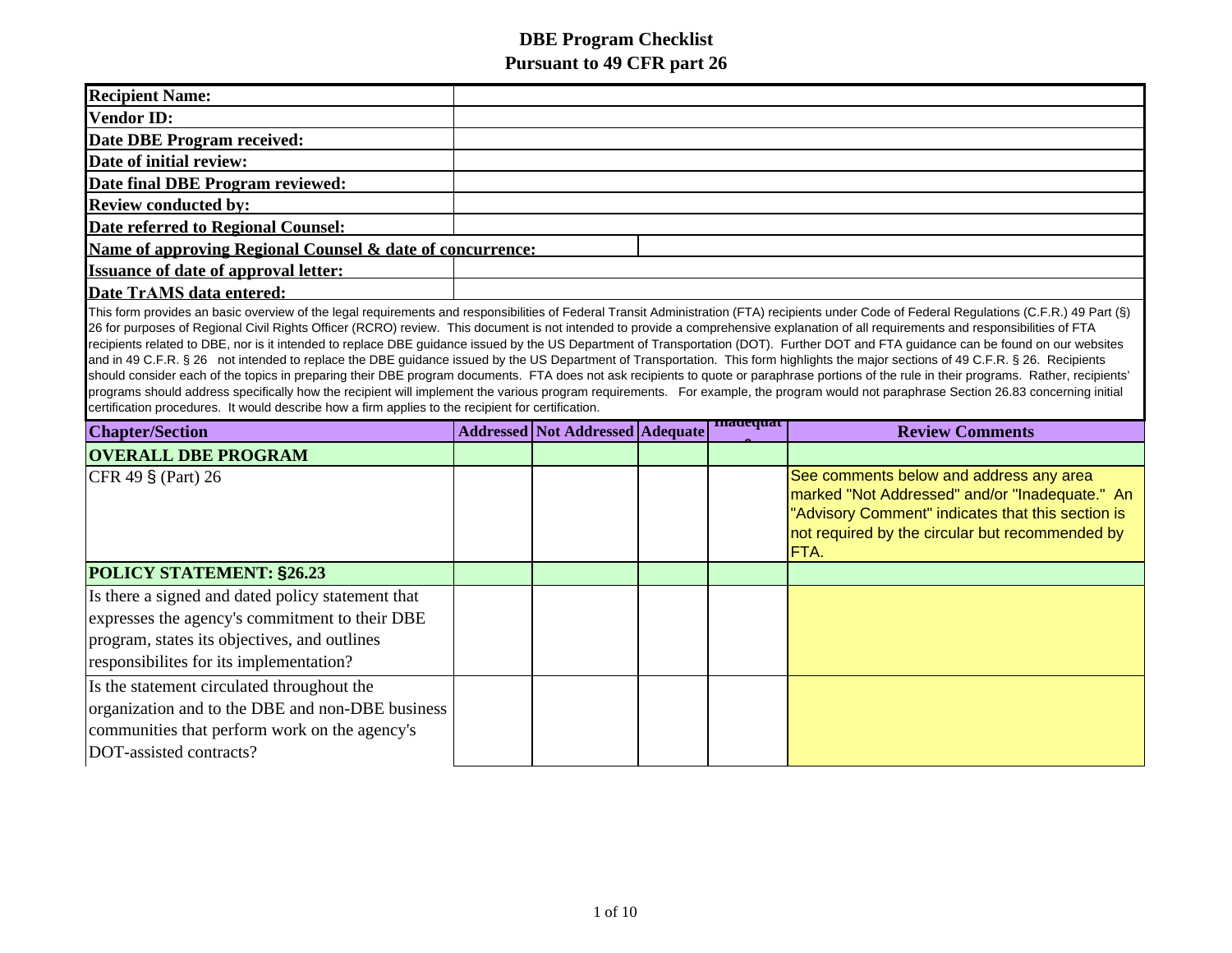| <b>Chapter/Section</b>                                  | <b>Addressed Not Addressed Adequate</b> | madequat | <b>Review Comments</b> |
|---------------------------------------------------------|-----------------------------------------|----------|------------------------|
| Does the statement include the following                |                                         |          |                        |
| objectives from part 26.1:                              |                                         |          |                        |
| (a) To ensure nondiscrimination in the award and        |                                         |          |                        |
| administration of DOT- assisted contracts;              |                                         |          |                        |
| (b) To create a level playing field on which DBEs       |                                         |          |                        |
| can compete fairly for DOT-assisted contracts;          |                                         |          |                        |
| (c) To ensure the DBE Program is narrowly tailored      |                                         |          |                        |
| in accordance with applicable law;                      |                                         |          |                        |
| (d) To ensure that only firms that meet 49 CFR Part     |                                         |          |                        |
| 26 eligibility standards are permitted to participate   |                                         |          |                        |
| as DBEs;                                                |                                         |          |                        |
| e) To help remove barriers to the participation of      |                                         |          |                        |
| DBEs in DOT- assisted contracts; and                    |                                         |          |                        |
| f) To assist the development of firms that can          |                                         |          |                        |
| compete successfully in market place outside the        |                                         |          |                        |
| <b>DBE</b> Program.                                     |                                         |          |                        |
| <b>APPLICABILITY: §26.3</b>                             |                                         |          |                        |
| (a) This part applies to recipients of:                 |                                         |          |                        |
| (2) Federal transit funds authorized by Title I, III, V |                                         |          |                        |
| and VI of ISTEA, Pub. L. 102-240 or by Federal          |                                         |          |                        |
| transit laws in Title 49, U.S. Code, or Titles I, III,  |                                         |          |                        |
| and V of the TEA-21 Pub. L. 105-178.                    |                                         |          |                        |
|                                                         |                                         |          |                        |
| <b>DEFINITIONS: §26.5</b>                               |                                         |          |                        |
| What do the terms used in this part mean?               |                                         |          |                        |
| Definitions should be listed or incorporated by         |                                         |          |                        |
| refering to §26.5 (incorporated by reference) if §26    |                                         |          |                        |
| is included as an attachment to the DBE Program.        |                                         |          |                        |
| <b>NON-DISCRIMINATION: §26.7</b>                        |                                         |          |                        |
| Non-discrimination statements (a) and (b) from this     |                                         |          |                        |
| part are included.                                      |                                         |          |                        |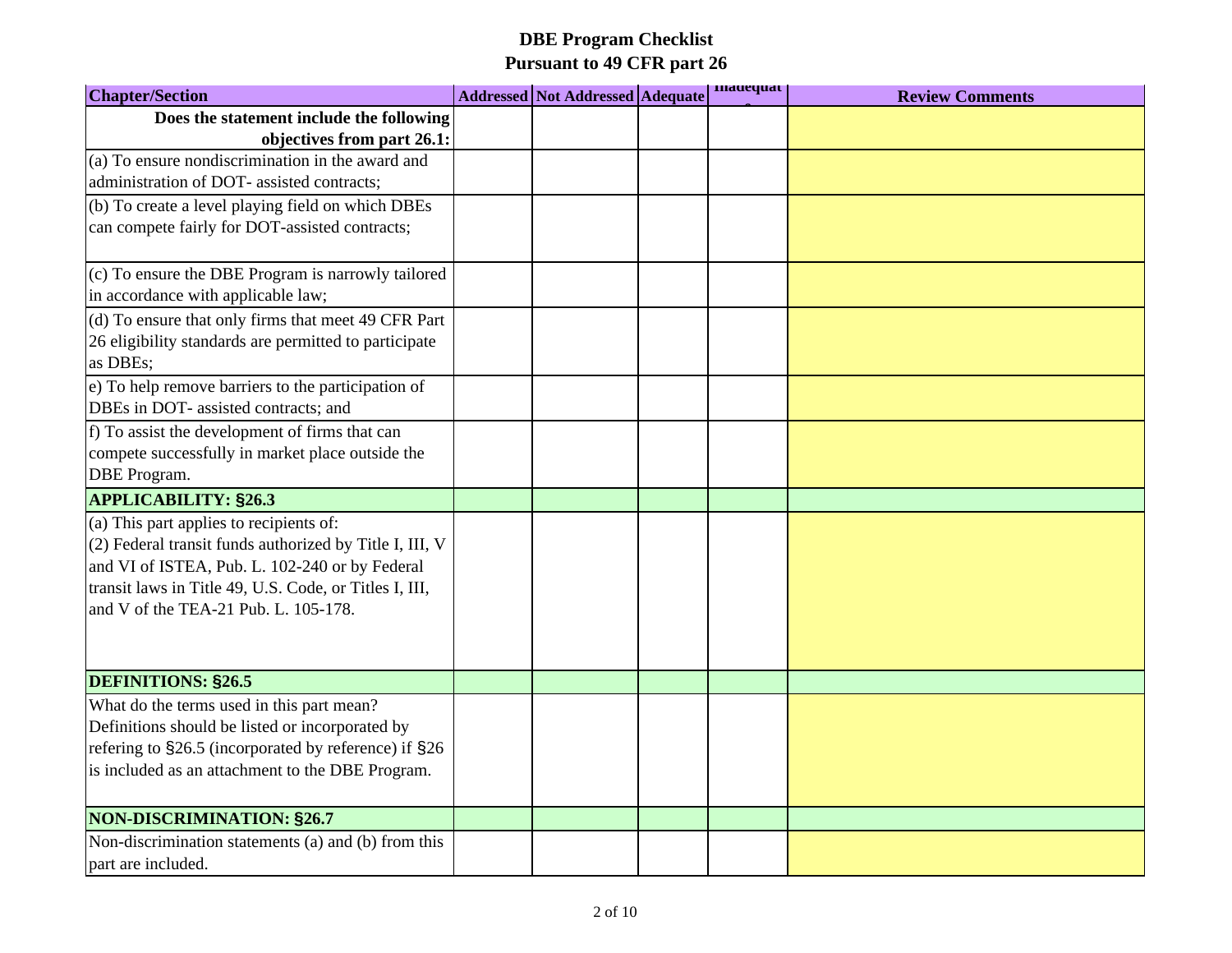| <b>Chapter/Section</b>                                | <b>Addressed Not Addressed Adequate</b> | madequat | <b>Review Comments</b> |
|-------------------------------------------------------|-----------------------------------------|----------|------------------------|
| <b>RECORD KEEPING: §26.11*</b>                        |                                         |          |                        |
| (b) Recipient must provide data about the DBE         |                                         |          |                        |
| program by submitting the Uniform Report of DBE       |                                         |          |                        |
| Commitments/Awards and Payments DOT form (no          |                                         |          |                        |
| number) semi-annually due on June 1 and               |                                         |          |                        |
| December 1 for each federal fiscal year they are      |                                         |          |                        |
| required to have an annual DBE goal.                  |                                         |          |                        |
| $(c)$ Bidder's list                                   |                                         |          |                        |
| (2) must include the following information about      |                                         |          |                        |
| DBe and non-DBE contractors and subcontractors        |                                         |          |                        |
| who seek work on federally-assisted contracts:        |                                         |          |                        |
| (i) Firm name;                                        |                                         |          |                        |
| (ii) Firm address;                                    |                                         |          |                        |
| (iii) Firm's status as a DBE or non-DBE;              |                                         |          |                        |
| $(iv)$ Age of the firm; and                           |                                         |          |                        |
| (v) the annual gross receipts of the firm. May be     |                                         |          |                        |
| obtained by asking each firm to indicate what gross   |                                         |          |                        |
| receipts bracket they fit (i.e. less than \$500,000;  |                                         |          |                        |
| \$500,000 - \$1 million).                             |                                         |          |                        |
| <b>RECIPIENT AND CONTRACTOR</b>                       |                                         |          |                        |
| <b>ASSURANCES §26.13*</b>                             |                                         |          |                        |
| (a) Annual FTA Certifications and Assurance           |                                         |          |                        |
| signed - includes required DBE assurance.             |                                         |          |                        |
| (b) Includes the full contract assurance that must be |                                         |          |                        |
| included in contracts let with DOT funds. (For        |                                         |          |                        |
| recipient to include in its contracts and sub-        |                                         |          |                        |
| contracts).                                           |                                         |          |                        |
| <b>DBE PROGRAM UPDATES: §26.21(2)</b>                 |                                         |          |                        |
| Significant changes in the program must be            |                                         |          |                        |
| submitted to FTA for approval.                        |                                         |          |                        |
| <b>DBE LIASON OFFICER §26.25</b>                      |                                         |          |                        |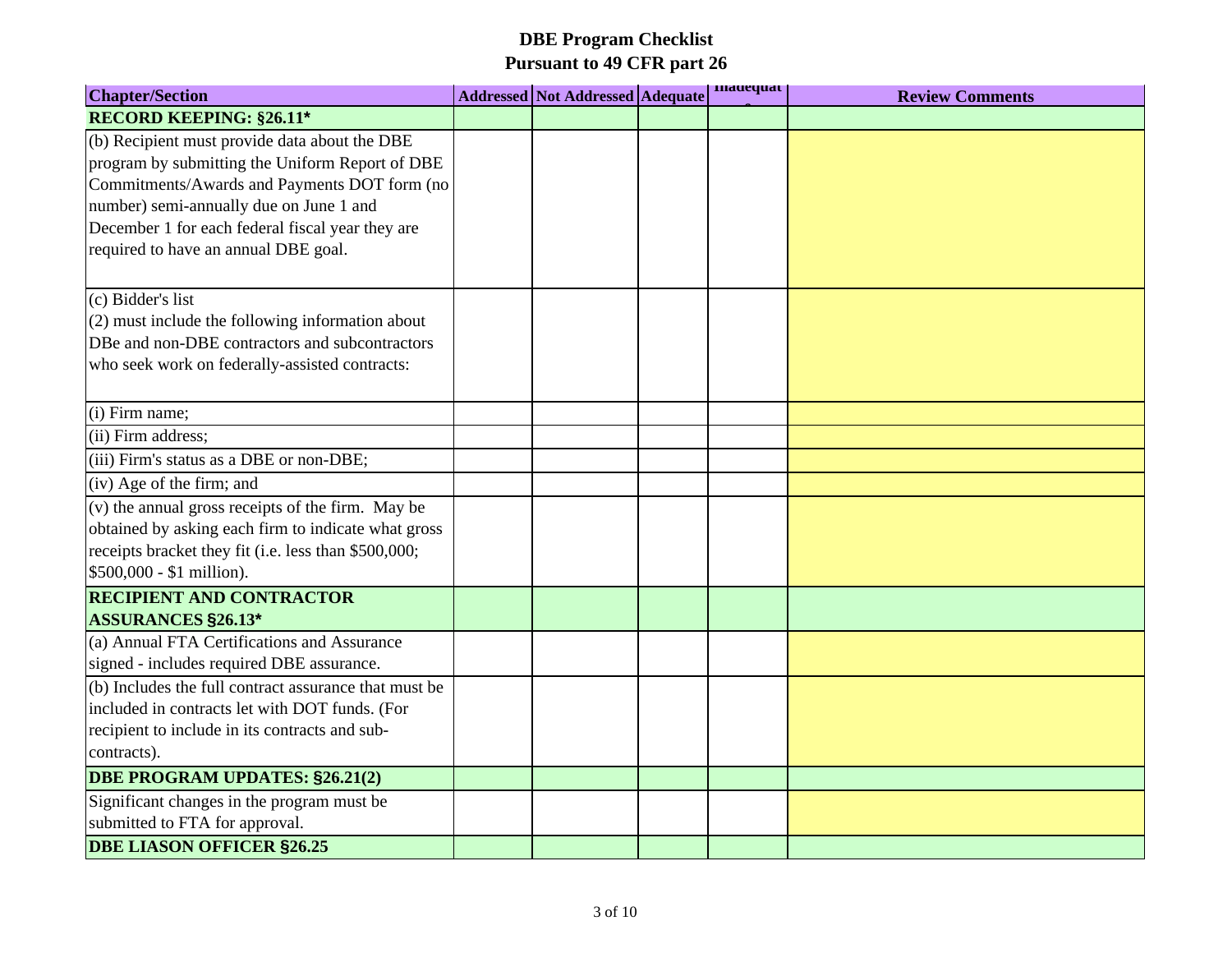| <b>Chapter/Section</b>                                | <b>Addressed Not Addressed Adequate</b> | madequat | <b>Review Comments</b> |
|-------------------------------------------------------|-----------------------------------------|----------|------------------------|
| DBE Liason officer (DBELO) identified? NOTE:          |                                         |          |                        |
| FTA highly recommends the DBELO must not              |                                         |          |                        |
| come from Procurement especially if the individual    |                                         |          |                        |
| is directly involved in contracts, bids & procuring   |                                         |          |                        |
| goods or materials. Similarly, a person in Finance    |                                         |          |                        |
| Division should not be the DBELO if the individual    |                                         |          |                        |
| is responsible for disbursing funds. Both situations  |                                         |          |                        |
| can be conflict of interests.                         |                                         |          |                        |
|                                                       |                                         |          |                        |
| DBE Liason officer has direct and independent         |                                         |          |                        |
| access to CEO? Has adequate staff and authority to    |                                         |          |                        |
| administer this part?                                 |                                         |          |                        |
| DBE FINANCIAL INSTITUTIONS §26.27                     |                                         |          |                        |
| Recipient has thoroughly investigated the services    |                                         |          |                        |
| offered by DBE financial institutions and has made    |                                         |          |                        |
| reasonable efforts to use these institutions per this |                                         |          |                        |
| part?                                                 |                                         |          |                        |
| <b>PROMPT PAYMENT: §26.29*</b>                        |                                         |          |                        |
| (a) Contractors pay subs for satisfactory             |                                         |          |                        |
| performance no later than 30 calendar days from       |                                         |          |                        |
| receipt of each payment?                              |                                         |          |                        |
| (b) Recipient assures prompt and full payment of      |                                         |          |                        |
| retainage from the prime contractor to the sub        |                                         |          |                        |
| within 30 calendar days after the sub's work is       |                                         |          |                        |
| completed using one of the 3 methods in this part?    |                                         |          |                        |
| (d) DBE program provides appropriate means to         |                                         |          |                        |
| enforce the requirements of this section?             |                                         |          |                        |
| (e) Any additional prompt payment mechanisms          |                                         |          |                        |
| established per this part?                            |                                         |          |                        |
| <b>DBE DIRECTORY: §26.31</b>                          |                                         |          |                        |
| DBE directory made available per this part?           |                                         |          |                        |
| <b>OVERCONCENTRATION: §26.33</b>                      |                                         |          |                        |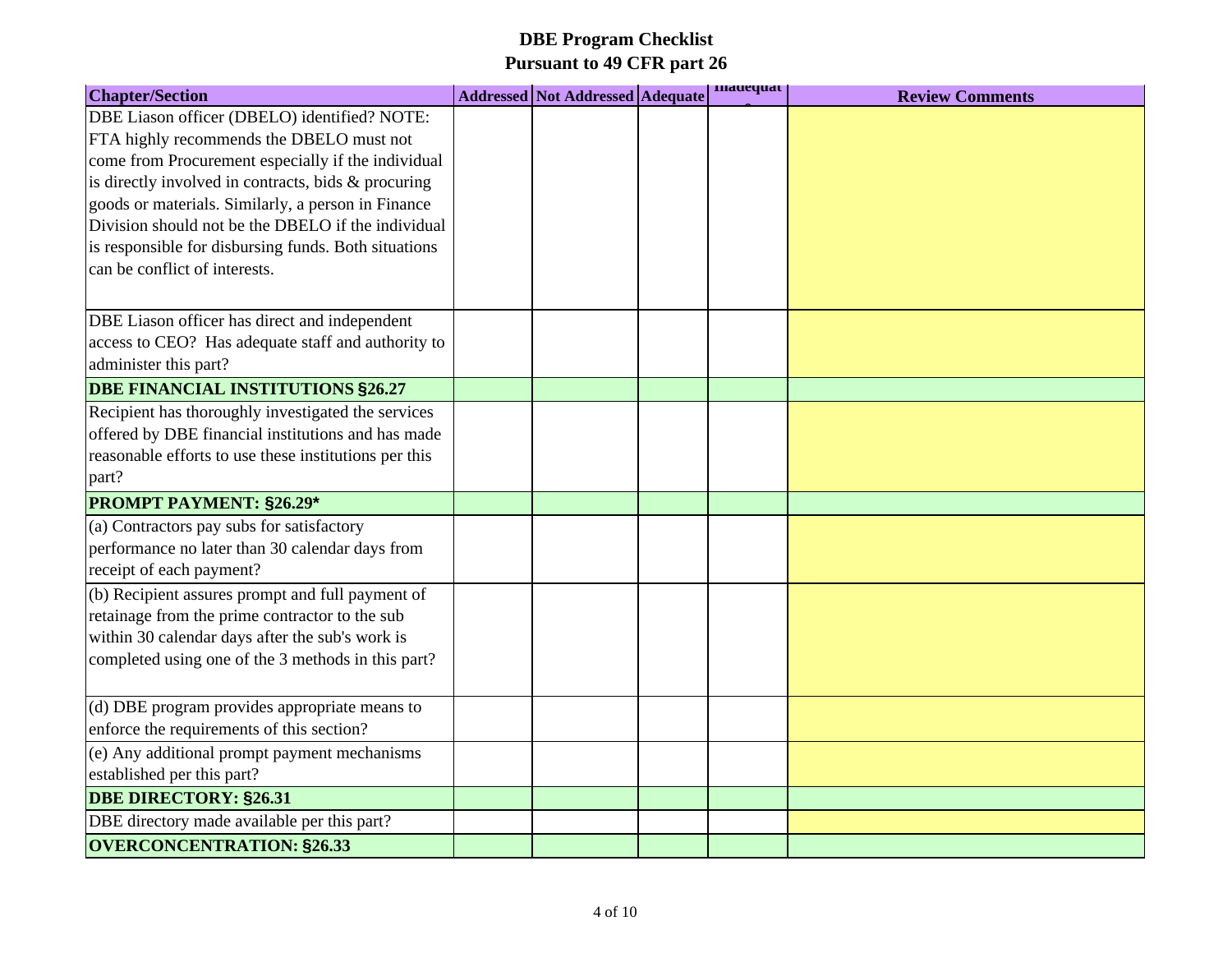| <b>Chapter/Section</b>                                                                                                                                                                                                                                                                         | <b>Addressed Not Addressed Adequate</b> | madequat | <b>Review Comments</b> |
|------------------------------------------------------------------------------------------------------------------------------------------------------------------------------------------------------------------------------------------------------------------------------------------------|-----------------------------------------|----------|------------------------|
| Applies only when an overconcentration is<br>identified. If so, is overconcentration addressed<br>appropriately?                                                                                                                                                                               |                                         |          |                        |
| <b>MENTOR-PROTÉGÉ PROGRAMS: §26.35</b>                                                                                                                                                                                                                                                         |                                         |          |                        |
| May be established per this part.                                                                                                                                                                                                                                                              |                                         |          |                        |
| MONITORING PERFORMANCE: §26.37*                                                                                                                                                                                                                                                                |                                         |          |                        |
| appropriate (a) mechanisms to ensure compliance<br>with this part by all program participants, and (b)<br>monitoring and enforcement to ensure work<br>committed to DBEs at contract award is performed<br>by DBEs have been established per this part.                                        |                                         |          |                        |
| (c) this mechanism provides for a running tally of<br>actual payments made to DBE firms per this part.                                                                                                                                                                                         |                                         |          |                        |
| <b>FOSTERING SMALL BUSINESS</b><br><b>PARTICIPATION: §26.39 (see also FTA</b><br><b>Guidance to Complete New DBE</b><br><b>Implementation Plans)</b>                                                                                                                                           |                                         |          |                        |
| (a) DBE program must include<br>an element to structure contracting requirements<br>to facilitate competition<br>by small business concerns                                                                                                                                                    |                                         |          |                        |
| (i) Element must include reasonable steps to<br>eliminate obstacles to small business participation,<br>including unnecessary and unjustified bundling of<br>contract requirements that may preclude small<br>business participation in procurements as prime<br>contractors or subcontractors |                                         |          |                        |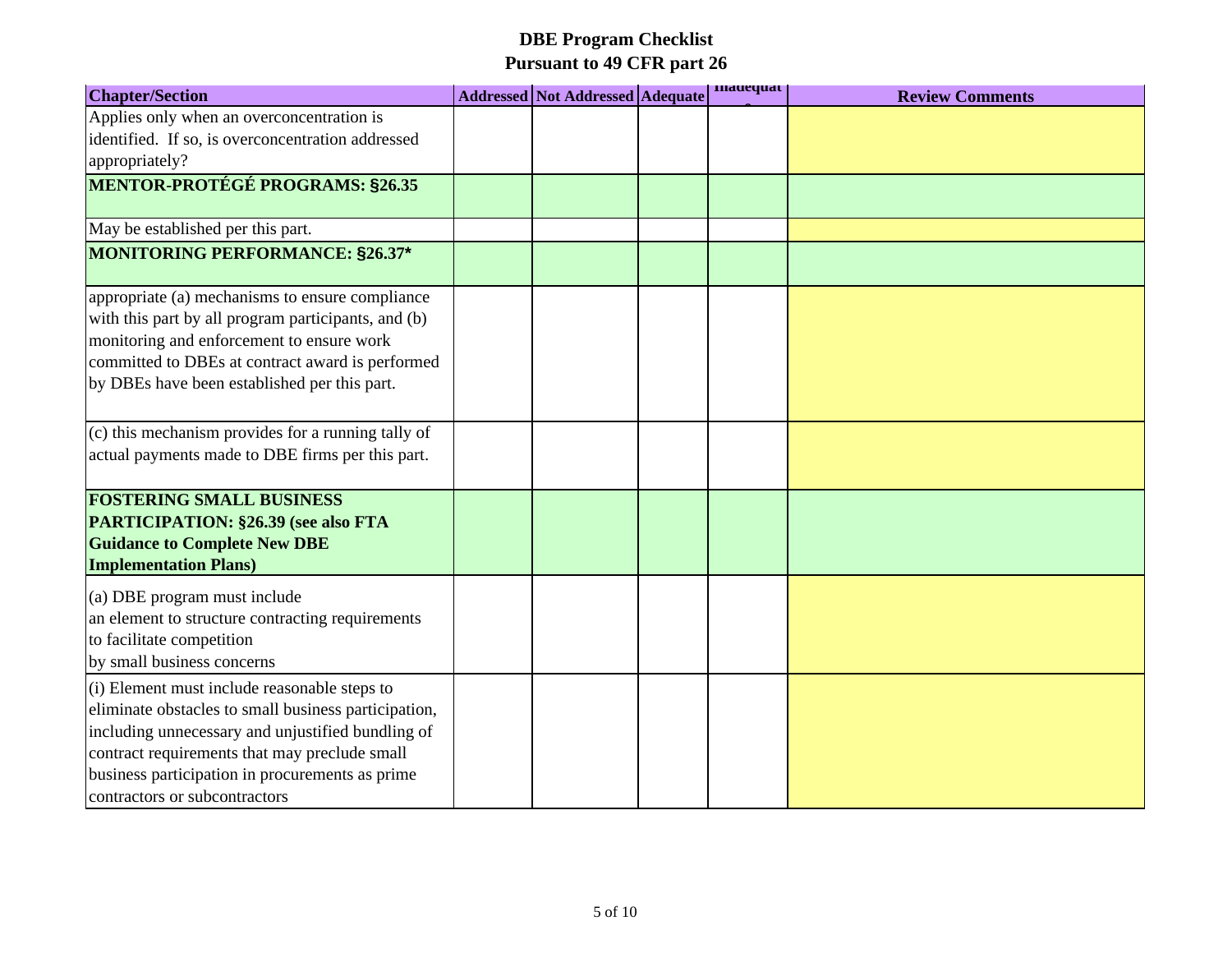| <b>Chapter/Section</b>                                    | <b>Addressed Not Addressed Adequate</b> | madequat | <b>Review Comments</b> |
|-----------------------------------------------------------|-----------------------------------------|----------|------------------------|
|                                                           |                                         |          |                        |
| (ii) Steps to increase small business participation       |                                         |          |                        |
| may include, but are not limited to: small business       |                                         |          |                        |
| set-aside, requiring identification of sub-contracting    |                                         |          |                        |
| possibilities on large contracts, requiring prime         |                                         |          |                        |
| contractors to identify small business sub contracts      |                                         |          |                        |
| on large procurement, creating an alternative             |                                         |          |                        |
| acquisition strategy, joint venture opportunities for     |                                         |          |                        |
| small businesses, contract unbundling/assessment of       |                                         |          |                        |
| contract size, business development opportunities         |                                         |          |                        |
| (b) Outreach is not the sole step indicated to            |                                         |          |                        |
| increase small business participation. If included,       |                                         |          |                        |
| must be coupled with a strategy to create                 |                                         |          |                        |
| contracting opportunities for small businesses.           |                                         |          |                        |
| (c) Includes a method to verify business size. A          |                                         |          |                        |
| program should not allow firms to self-certify/verify     |                                         |          |                        |
| as small businesses                                       |                                         |          |                        |
| (d) Includes specific time frame for implementing         |                                         |          |                        |
| small business program                                    |                                         |          |                        |
| $(e)$ DBE set-asides made only on the basis of            |                                         |          |                        |
| business size. Set-asides based on race and/or            |                                         |          |                        |
| gender are forbidden.                                     |                                         |          |                        |
| <b>OVERALL GOALS: §26.45</b>                              |                                         |          |                        |
| Recipient develops a 2-step goal setting process as       |                                         |          |                        |
| described in sections $(c) - (d)$ of this part? This goal |                                         |          |                        |
| is based on quantifiable data from reliable sources       |                                         |          |                        |
| such as current census Bureau's County Business           |                                         |          |                        |
| Pattern (CBP) data, bidder's list, current DBE            |                                         |          |                        |
| directories or State UCP directories, current             |                                         |          |                        |
| disparity study, NAICS codes, the goal of another         |                                         |          |                        |
| DOT recipient (step 1 ONLY) or alterntive                 |                                         |          |                        |
| methods?                                                  |                                         |          |                        |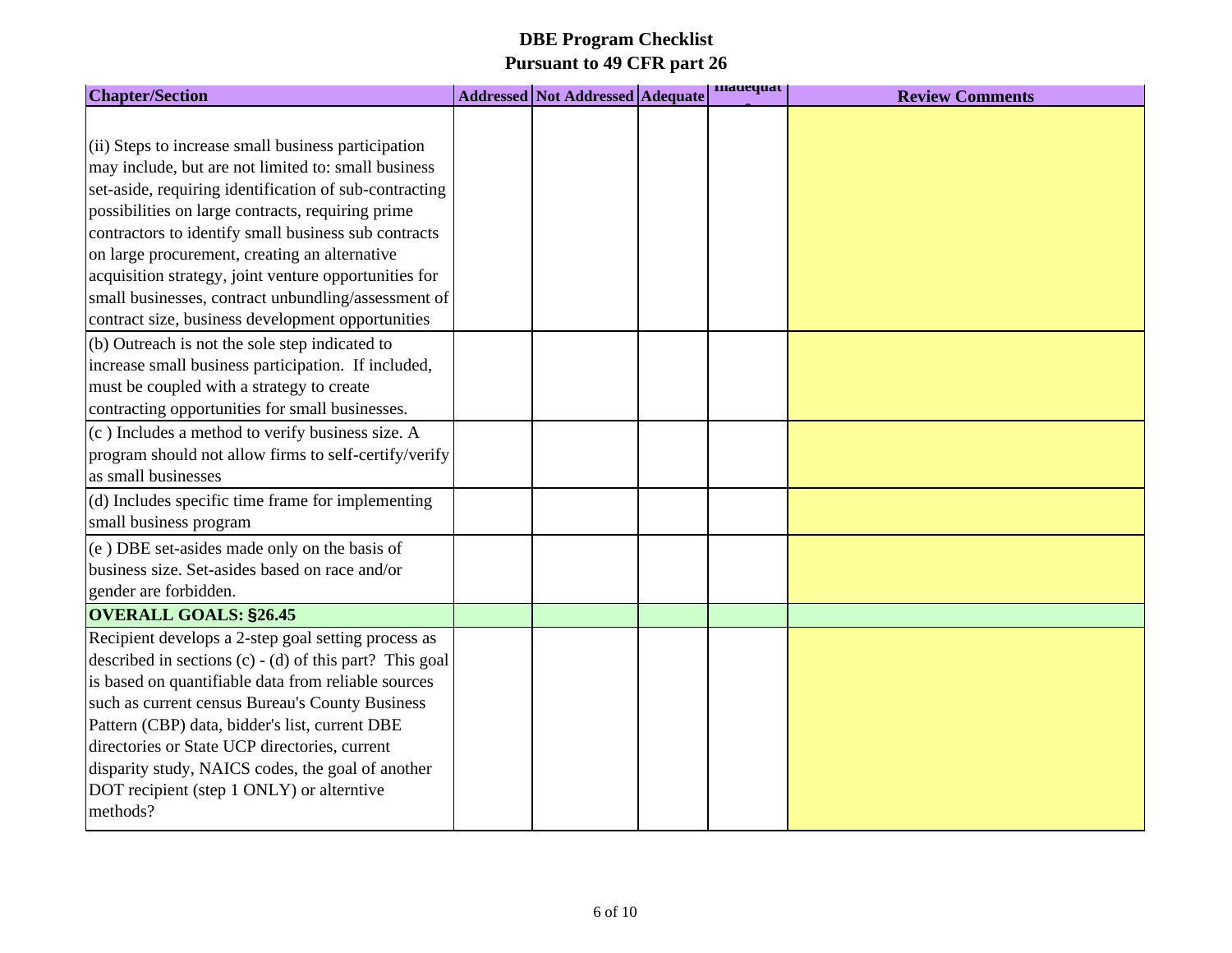| <b>Chapter/Section</b>                                                                                                                                                                                                                            | <b>Addressed Not Addressed Adequate</b> | madequat | <b>Review Comments</b> |
|---------------------------------------------------------------------------------------------------------------------------------------------------------------------------------------------------------------------------------------------------|-----------------------------------------|----------|------------------------|
| $(e)(2)$ goal is expressed as a percentage of all FTA<br>funds (excluding the purchase of transit vehicles)<br>that will be expended in the forthcoming fiscal<br>year?                                                                           |                                         |          |                        |
| $(f)(1)$ goals are submitted for review on August 1 of<br>each year?                                                                                                                                                                              |                                         |          |                        |
| $(f)(3)$ description of methodology used to arrive at<br>the goal included?                                                                                                                                                                       |                                         |          |                        |
| $(g)$ provide for public participation, in the following<br>order:                                                                                                                                                                                |                                         |          |                        |
| $(g)(1)$ consultation with minority, women's and<br>general contractor groups, etc.?                                                                                                                                                              |                                         |          |                        |
| $(g)(2)$ a published notice per this part? NOTE:<br>Publication of DBE goal in grantee's own website<br>alone does not meet this public participation<br>requirement.                                                                             |                                         |          |                        |
| <b>CAN RECIPIENTS BE PENALIZED FOR</b><br><b>DAILING TO MEET OVERALL GOALS?:</b><br>§26.47                                                                                                                                                        |                                         |          |                        |
| Statement expressing an understanding of the<br>following:                                                                                                                                                                                        |                                         |          |                        |
| (a) You cannot be penalized, or treated by the<br>Department as being in noncompliance with this<br>rule, because your DBE participation falls short of<br>your overall goal, unless you have failed to<br>administer your program in good faith. |                                         |          |                        |
| (b) If you do not have an approved DBE program or<br>overall goal, or if you fail to implement your<br>program in good faith, you are in noncompliance<br>with this part.                                                                         |                                         |          |                        |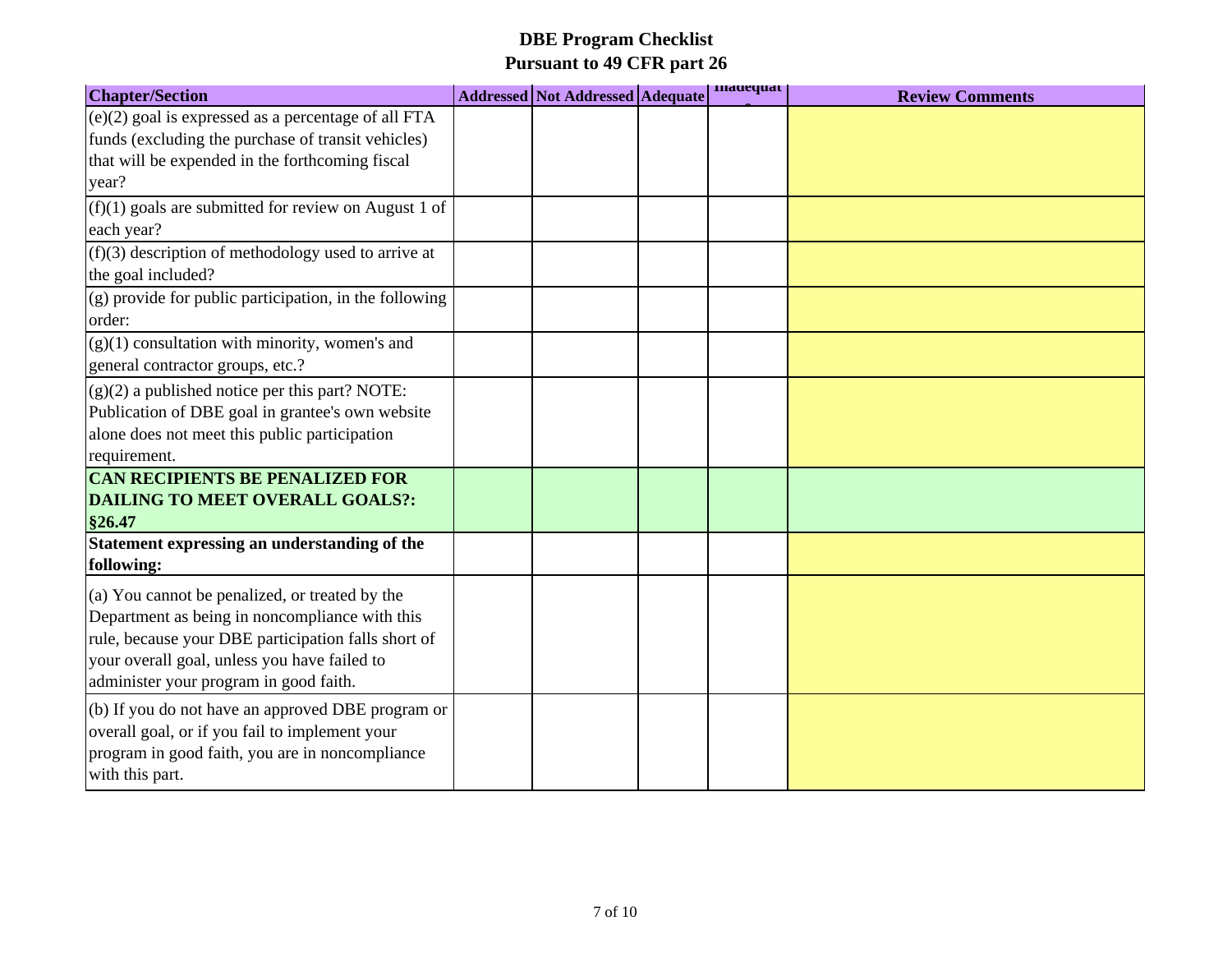| <b>Chapter/Section</b>                                                                                                                                                                                                                                                                                                                                                                                                                                       | <b>Addressed Not Addressed Adequate</b> | madequat | <b>Review Comments</b> |
|--------------------------------------------------------------------------------------------------------------------------------------------------------------------------------------------------------------------------------------------------------------------------------------------------------------------------------------------------------------------------------------------------------------------------------------------------------------|-----------------------------------------|----------|------------------------|
| (c) If the awards and commitments shown on your<br>Uniform Report of Awards or Commitments and<br>Payments at the end of any fiscal year are less than<br>the overall goal applicable to that fiscal year, you<br>must do the following in order to be regarded by the<br>Department as implementing your DBE program in<br>good faith                                                                                                                       |                                         |          |                        |
| (1) Analyze in detail the reasons for the difference<br>between the overall goal and your awards and<br>commitments in that fiscal year;                                                                                                                                                                                                                                                                                                                     |                                         |          |                        |
| (2) Establish specific steps and milestones to correct<br>the problems you have identified in your analysis<br>and to enable you to meet fully your goal for the<br>new fiscal year;                                                                                                                                                                                                                                                                         |                                         |          |                        |
| $(3)(i)$ If you are a state highway agency; one of the<br>50 largest transit authorities as determined by the<br>FTA; or an Operational Evolution Partnership Plan<br>airport or other airport designated by the FAA, you<br>must submit, within 90 days of the end of the fiscal<br>year, the analysis and corrective actions developed<br>under paragraphs $(c)(1)$ and $(2)$ of this section to the<br>appropriate operating administration for approval. |                                         |          |                        |
| (ii) As a transit authority or airport not meeting the<br>criteria of paragraph $(c)(3)(i)$ of this section, you<br>must retain analysis and corrective actions in your<br>records for three years and make it available to FTA<br>or FAA on request for their review.                                                                                                                                                                                       |                                         |          |                        |
| (4) FHWA, FTA, or FAA may impose conditions on<br>the recipient as part of its approval of the recipient's<br>analysis and corrective actions                                                                                                                                                                                                                                                                                                                |                                         |          |                        |
| <b>TRANSIT VEHICLE MANUFACTURERS:</b><br>§26.49                                                                                                                                                                                                                                                                                                                                                                                                              |                                         |          |                        |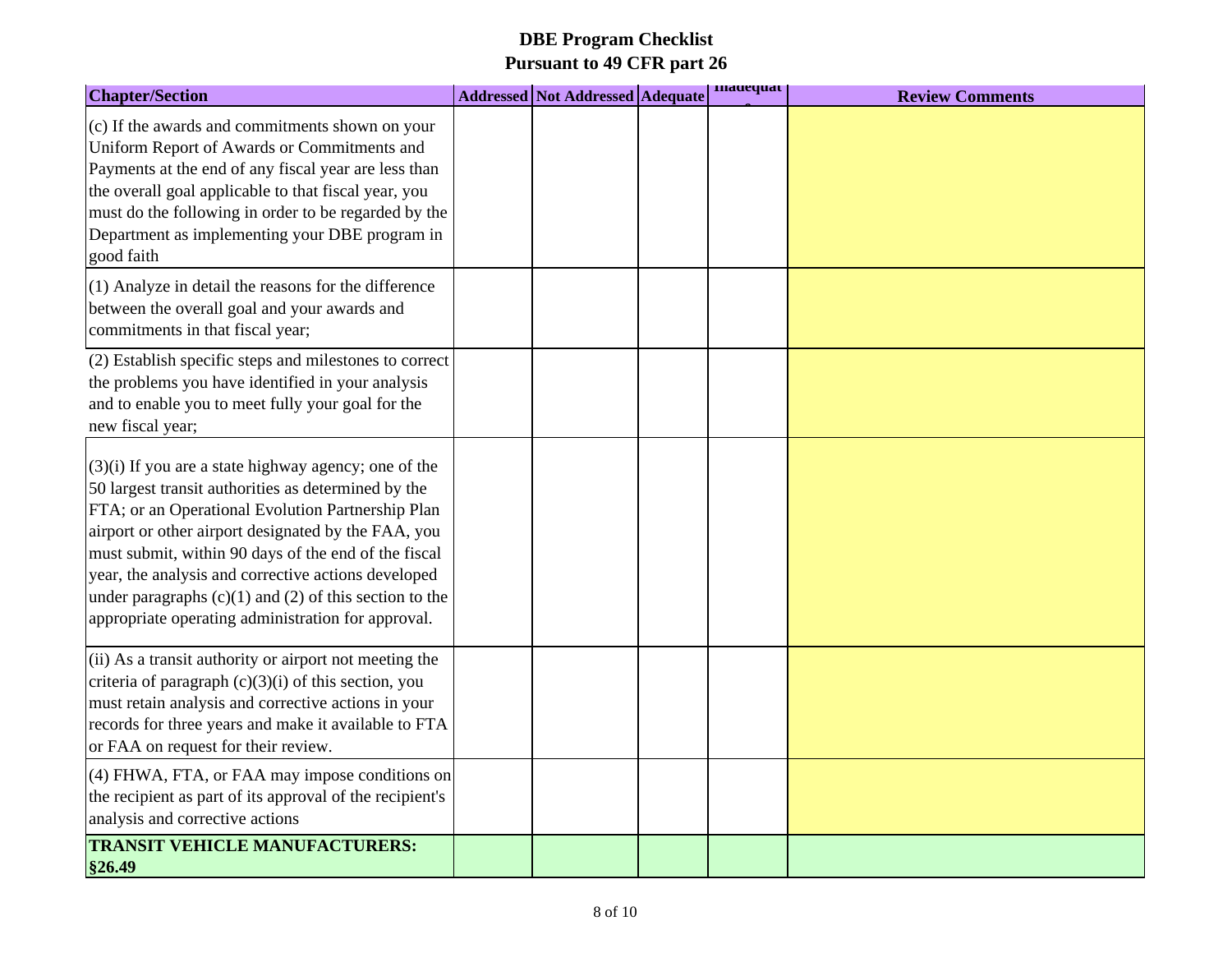| <b>Chapter/Section</b>                                                              | <b>Addressed Not Addressed Adequate</b> | madequat | <b>Review Comments</b> |
|-------------------------------------------------------------------------------------|-----------------------------------------|----------|------------------------|
| (a) Transit vehicle manufacturers (TVM) are                                         |                                         |          |                        |
| required to certify they have a DBE program                                         |                                         |          |                        |
| <b>MEANS TO MEET GOALS: §26.51</b>                                                  |                                         |          |                        |
| The recipient follows the descriptions in this part to                              |                                         |          |                        |
| meet goals using race-neutral means $(a) - (c)$ or                                  |                                         |          |                        |
| contract goals (d) - (g) as appropriate each federal                                |                                         |          |                        |
| fiscal year per this part?                                                          |                                         |          |                        |
| <b>GOOD FAITH EFFORTS PROCEDURES</b>                                                |                                         |          |                        |
| <b>WHEN A DBE IS REPLACED ON A</b>                                                  |                                         |          |                        |
| <b>CONTRACT: §26.53</b>                                                             |                                         |          |                        |
| <b>RECONSIDERATION OFFICIAL: §26.53 (d)</b>                                         |                                         |          |                        |
| $(2)$ The Reconsideration Official will not have                                    |                                         |          |                        |
| played any role in the original determination                                       |                                         |          |                        |
| that the bidder/offeror did not document                                            |                                         |          |                        |
| sufficient good faith efforts.                                                      |                                         |          |                        |
| Demonstration of good faith efforts per 26.53, (a $\&$                              |                                         |          |                        |
| $\vert$ c; b, d, f) Appendix A (c) are met                                          |                                         |          |                        |
| UNIFIED CERTIFICATION PROGRAM                                                       |                                         |          |                        |
| PARTICIPATION: §26.81 (a)                                                           |                                         |          |                        |
|                                                                                     |                                         |          |                        |
| <b>CERTIFICATION PROCESS: § 26.61-26.73</b><br><b>UNIFIED CERTIFICATION PROGRAM</b> |                                         |          |                        |
| <b>PARTICIPATION: §26.81 (a)</b>                                                    |                                         |          |                        |
| Recipient partcipates in UCP?                                                       |                                         |          |                        |
| <b>INFORMATION, CONFIDENTIALITY,</b>                                                |                                         |          |                        |
| <b>COOPERATION: \$26.109</b>                                                        |                                         |          |                        |
| Appropriate rules governing information,                                            |                                         |          |                        |
| confidentiality, cooperation, and intimidation or                                   |                                         |          |                        |
| retaliation are established per this part?                                          |                                         |          |                        |
| For state DOT's DBE goal submission attached                                        |                                         |          |                        |
| to this DBE Program Plan, please answer the                                         |                                         |          |                        |
| following:                                                                          |                                         |          |                        |
|                                                                                     |                                         |          |                        |
| $(1)$ Sub-recipients of the state DOT are aggregated                                |                                         |          |                        |
| in the overall goal: $(Y)$ $(N)$ Comments:                                          |                                         |          |                        |